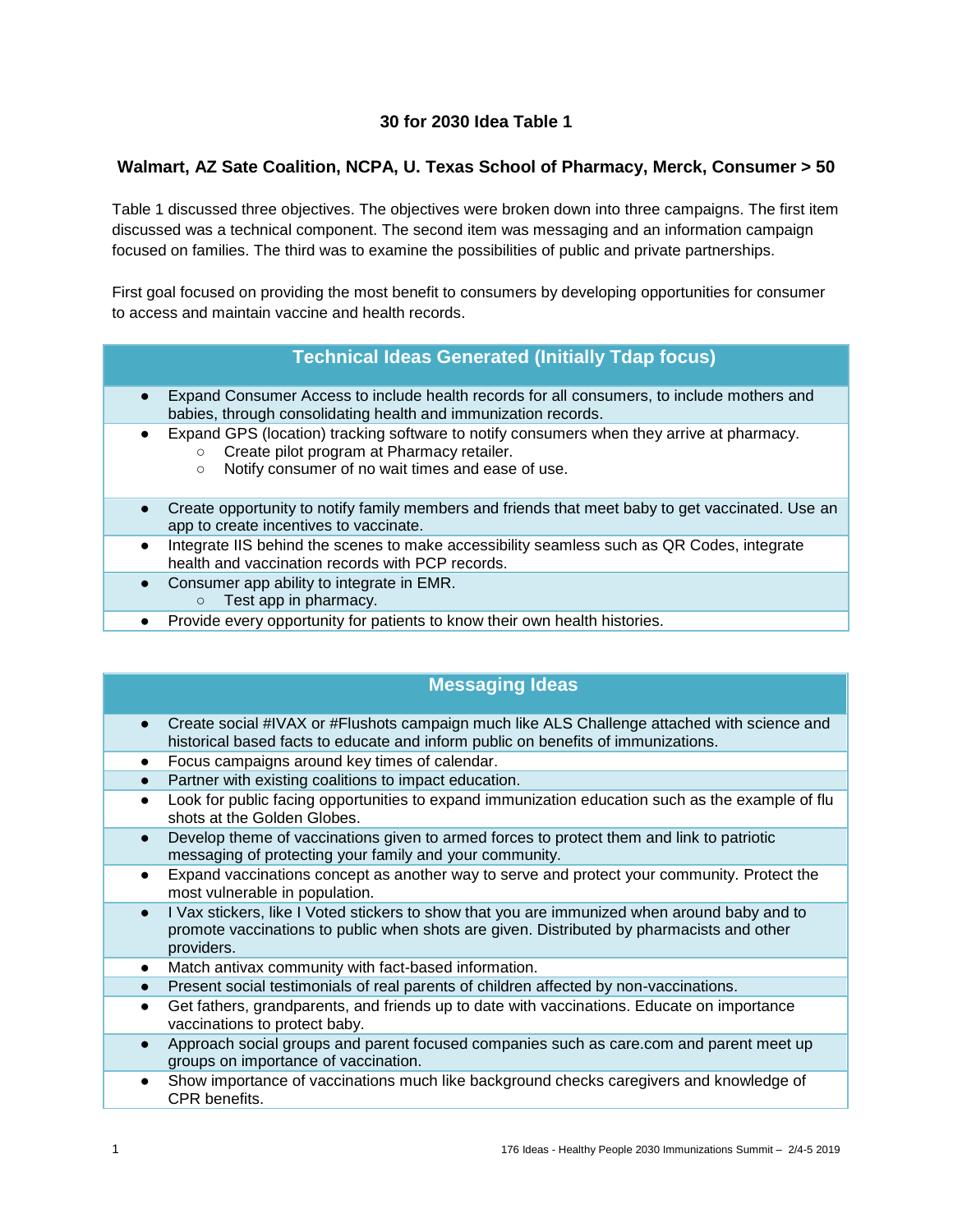## **Messaging Ideas**

- Partner with coalition and advocacy groups to impact messaging.
- Tie in vaccination education and where to get vaccinated information with birth announcements, baby showers, etc.

## **Public/Private Partnerships**

- Promote vaccinations and vaccination education to key groups such as business organizations and conventions that serve the baby industry such as ABC Kids Expo.
- Work with insurers to provide incentives and penalties for vaccinations much like higher rates for smokers and lifestyles choices.

#### **30 for 2030 Idea Table 2**

### **PQA 1, Bartell Drugs, Sanofi, Indiana State Coalition**

|           | <b>Ideas Generated (Initially Measles Focus)</b>                                                                                                                                                                                                                                                                                                                                                                                                                                                                                                   |
|-----------|----------------------------------------------------------------------------------------------------------------------------------------------------------------------------------------------------------------------------------------------------------------------------------------------------------------------------------------------------------------------------------------------------------------------------------------------------------------------------------------------------------------------------------------------------|
| $\bullet$ | Flu campaign – measures, How employer HR effectively implement it? Can you get payers<br>involved, not HR? Physicians HEDIS measured and it's a break to consumer. Example BCBS<br>app, due for pertussis, flu, check. Reduced premiums. Reduced premium for spouse?                                                                                                                                                                                                                                                                               |
| $\bullet$ | Consumers should be able to monetize data set. Example McKesson, fit bit. If you hit steps get<br>reduced premium. What if there was a formula, over 50, had mammogram = monetize. Should<br>be set by ACIP guidelines. Identify at risk populations. Pilot with innovative employer that's<br>already doing something. Could this be added on? Name, date, kids, height, weight = health<br>coach. Pair like-minded health goals, scale. Fit bit, start teams.                                                                                    |
| $\bullet$ | Struggle - those who want to do it, will do it. How do you get others engaged? Vaccine<br>manufacture: ACIP guidelines not mixed in.                                                                                                                                                                                                                                                                                                                                                                                                               |
| $\bullet$ | Those states who utilize Consumer Access<br>Changing behavior:<br>$\circ$<br>Drive, registry available, flu<br>Report card<br>$\overline{\phantom{a}}$<br>Education<br>Coupons<br>Convenience                                                                                                                                                                                                                                                                                                                                                      |
| $\bullet$ | Non-profit offers continuing Education (MOC) - 6-month course. Free CME. Example: "Someone<br>you Love", certified nursing credit – provide program. Billboards, social media platforms,<br>outreach to big states. Advocacy. Engage advocacy. Pharmacies work with coalitions but not<br>necessarily all states have great relationships. These are relatively new partnerships. VFC pilots<br>in IN. Problems with border states because people don't want to be in the system. No safe place<br>to go to receive care so they go to pharmacies. |
| $\bullet$ | Reach out to Coalitions & Coalitions leaders, several have state partners (Ex. American Cancer<br>Society) – every odd year have conference, Nat'l conference in partners. Engage and target<br>these people to increase immunization population.                                                                                                                                                                                                                                                                                                  |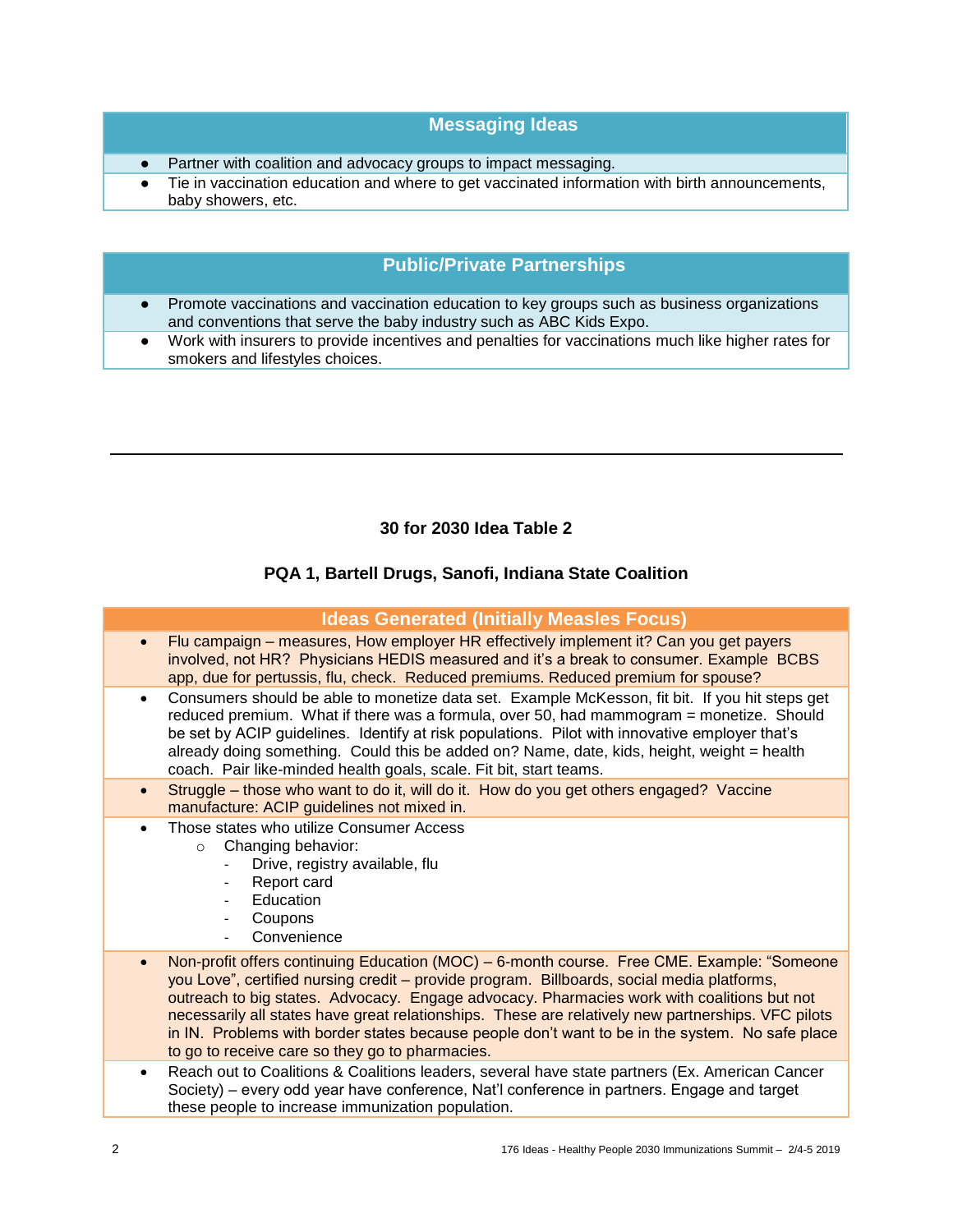| Improved Pharmacist education for pharmacist to support immunizations for kids under the age of<br>$\bullet$<br>2. APhA to include other injection sites education course. Right now pharmacists can administer<br>an immunization but don't at younger ages because it's a liability, they need additional training.<br>Support/education with combo vaccines. Myths of Autism. Combat issues head on. Cases of<br>$\bullet$<br>MMR people who have it. Tell stories, use data. Peer to peer.<br>Anti-vaccine – good at telling their stories. No stories to tell for those who don't get<br>$\Omega$<br>anything.<br>"Vaccines didn't get Autism" vaccine research world.<br>$\circ$<br>Education during pregnancy – mother's make the decision during pregnancy. Reach out to<br>$\bullet$<br>midwives in addition to alternative sites for midwives at birthing centers in hospitals. In Hospitals:<br>New mom receives care packages. Why not education on immunizations?<br>Timing of education is important (pregnancy). Focus on moms? Caregiver. Younger population<br>$\bullet$<br>because you don't see disease.<br>Social media/players<br>$\circ$<br>Belief is powerful. Something to blame is so much. Don't vaccinate anti-vaxxers. Logical<br>$\bullet$<br>conversation is difficult.<br>Vaccine hesitant - those are people we can change.<br>$\circ$<br>Parent advocate groups - voice is so much quieter compared to those who antivax. Power in<br>٠<br>scare tactic, because you can't see it now. Use Marketing to target and change behavior.<br>In pharmacy what's seen sometimes is the older adolescents coming in wanting to get vaccinated<br>$\bullet$<br>but pharmacists can't vaccinate without parental consent. Title 10 clinic can get HPV. Because<br>its STI Prevention. Kids actively seeking help - why can't we help them? We need to fill this gap.<br>In pharmacy messaging about vaccines can be adding to patient write up.<br>$\circ$<br>LDM: free service, NDC list, driven by pharmacy.<br>Example lactation specialists: huge community outreach, target them and educate to<br>increase immunizations.<br>Patricians: don't talk about immunizations, too busy, just talk about simple preparations. Need<br>$\bullet$<br>dedicated funding materials.<br>ACOB (American College of OB) Can we get training in there? Becoming vaccinators, good<br>$\bullet$<br>training target for different populations as well as overall population. Just starting to immunize,<br>more excited than Family Practitioners.<br>Want: VFC not be so hard for kids in pharmacies/retailers to get into (18 older) but requirements<br>$\bullet$<br>are so specific. Pharmacies would need Liability & Specialized training.<br>Pharmacies (providers). Mid-size might work in some states. Each state has different laws.<br>$\bullet$<br>Pharmacy board, annual site visits. Can we use them to do VFC compliance reports since<br>they're already in pharmacies? It would take the burden off PH.<br>Financial incentive through payers What stream is the most easy?<br>٠<br>Immunization liaison at hospital, peds office (MA job - too busy), Disease awareness, messaging<br>$\bullet$<br>not data driven (data based, not data driven), Education for moms at OBGYN<br>Positive social media platforms - how do you get parents engaged? Power in parents and for<br>$\bullet$<br>kids - avenues.<br><b>Gaming ads</b><br>$\bullet$<br>Zip Fencing - specific area, low immunization rates. Coalition could put ads in zip codes. IN:<br>$\bullet$<br>Seeking education. Disease states.<br>Truth Campaign - would the ad council, public service announcement. Take on a challenge for a<br>$\bullet$<br>year, funded through coalitions. \$ from manufacturing. How do campaign choose topics?<br>Pregnancy vaccinations - educate during pregnancy, notifications. Reminders to share stories.<br>٠ |           |                                                                                             |
|-------------------------------------------------------------------------------------------------------------------------------------------------------------------------------------------------------------------------------------------------------------------------------------------------------------------------------------------------------------------------------------------------------------------------------------------------------------------------------------------------------------------------------------------------------------------------------------------------------------------------------------------------------------------------------------------------------------------------------------------------------------------------------------------------------------------------------------------------------------------------------------------------------------------------------------------------------------------------------------------------------------------------------------------------------------------------------------------------------------------------------------------------------------------------------------------------------------------------------------------------------------------------------------------------------------------------------------------------------------------------------------------------------------------------------------------------------------------------------------------------------------------------------------------------------------------------------------------------------------------------------------------------------------------------------------------------------------------------------------------------------------------------------------------------------------------------------------------------------------------------------------------------------------------------------------------------------------------------------------------------------------------------------------------------------------------------------------------------------------------------------------------------------------------------------------------------------------------------------------------------------------------------------------------------------------------------------------------------------------------------------------------------------------------------------------------------------------------------------------------------------------------------------------------------------------------------------------------------------------------------------------------------------------------------------------------------------------------------------------------------------------------------------------------------------------------------------------------------------------------------------------------------------------------------------------------------------------------------------------------------------------------------------------------------------------------------------------------------------------------------------------------------------------------------------------------------------------------------------------------------------------------------------------------------------------------------------------------------------------------------------------------------------------------------------------------------------------------------------------------------------------------------------------------------------------------------------------------------------------------------------------------------------------------------------------------------------------------------------------------------------------------------------------------------------------------------------------------------------------------------------------------------------------------------------------------------|-----------|---------------------------------------------------------------------------------------------|
|                                                                                                                                                                                                                                                                                                                                                                                                                                                                                                                                                                                                                                                                                                                                                                                                                                                                                                                                                                                                                                                                                                                                                                                                                                                                                                                                                                                                                                                                                                                                                                                                                                                                                                                                                                                                                                                                                                                                                                                                                                                                                                                                                                                                                                                                                                                                                                                                                                                                                                                                                                                                                                                                                                                                                                                                                                                                                                                                                                                                                                                                                                                                                                                                                                                                                                                                                                                                                                                                                                                                                                                                                                                                                                                                                                                                                                                                                                                                                 |           |                                                                                             |
|                                                                                                                                                                                                                                                                                                                                                                                                                                                                                                                                                                                                                                                                                                                                                                                                                                                                                                                                                                                                                                                                                                                                                                                                                                                                                                                                                                                                                                                                                                                                                                                                                                                                                                                                                                                                                                                                                                                                                                                                                                                                                                                                                                                                                                                                                                                                                                                                                                                                                                                                                                                                                                                                                                                                                                                                                                                                                                                                                                                                                                                                                                                                                                                                                                                                                                                                                                                                                                                                                                                                                                                                                                                                                                                                                                                                                                                                                                                                                 |           |                                                                                             |
|                                                                                                                                                                                                                                                                                                                                                                                                                                                                                                                                                                                                                                                                                                                                                                                                                                                                                                                                                                                                                                                                                                                                                                                                                                                                                                                                                                                                                                                                                                                                                                                                                                                                                                                                                                                                                                                                                                                                                                                                                                                                                                                                                                                                                                                                                                                                                                                                                                                                                                                                                                                                                                                                                                                                                                                                                                                                                                                                                                                                                                                                                                                                                                                                                                                                                                                                                                                                                                                                                                                                                                                                                                                                                                                                                                                                                                                                                                                                                 |           |                                                                                             |
|                                                                                                                                                                                                                                                                                                                                                                                                                                                                                                                                                                                                                                                                                                                                                                                                                                                                                                                                                                                                                                                                                                                                                                                                                                                                                                                                                                                                                                                                                                                                                                                                                                                                                                                                                                                                                                                                                                                                                                                                                                                                                                                                                                                                                                                                                                                                                                                                                                                                                                                                                                                                                                                                                                                                                                                                                                                                                                                                                                                                                                                                                                                                                                                                                                                                                                                                                                                                                                                                                                                                                                                                                                                                                                                                                                                                                                                                                                                                                 |           |                                                                                             |
|                                                                                                                                                                                                                                                                                                                                                                                                                                                                                                                                                                                                                                                                                                                                                                                                                                                                                                                                                                                                                                                                                                                                                                                                                                                                                                                                                                                                                                                                                                                                                                                                                                                                                                                                                                                                                                                                                                                                                                                                                                                                                                                                                                                                                                                                                                                                                                                                                                                                                                                                                                                                                                                                                                                                                                                                                                                                                                                                                                                                                                                                                                                                                                                                                                                                                                                                                                                                                                                                                                                                                                                                                                                                                                                                                                                                                                                                                                                                                 |           |                                                                                             |
|                                                                                                                                                                                                                                                                                                                                                                                                                                                                                                                                                                                                                                                                                                                                                                                                                                                                                                                                                                                                                                                                                                                                                                                                                                                                                                                                                                                                                                                                                                                                                                                                                                                                                                                                                                                                                                                                                                                                                                                                                                                                                                                                                                                                                                                                                                                                                                                                                                                                                                                                                                                                                                                                                                                                                                                                                                                                                                                                                                                                                                                                                                                                                                                                                                                                                                                                                                                                                                                                                                                                                                                                                                                                                                                                                                                                                                                                                                                                                 |           |                                                                                             |
|                                                                                                                                                                                                                                                                                                                                                                                                                                                                                                                                                                                                                                                                                                                                                                                                                                                                                                                                                                                                                                                                                                                                                                                                                                                                                                                                                                                                                                                                                                                                                                                                                                                                                                                                                                                                                                                                                                                                                                                                                                                                                                                                                                                                                                                                                                                                                                                                                                                                                                                                                                                                                                                                                                                                                                                                                                                                                                                                                                                                                                                                                                                                                                                                                                                                                                                                                                                                                                                                                                                                                                                                                                                                                                                                                                                                                                                                                                                                                 |           |                                                                                             |
|                                                                                                                                                                                                                                                                                                                                                                                                                                                                                                                                                                                                                                                                                                                                                                                                                                                                                                                                                                                                                                                                                                                                                                                                                                                                                                                                                                                                                                                                                                                                                                                                                                                                                                                                                                                                                                                                                                                                                                                                                                                                                                                                                                                                                                                                                                                                                                                                                                                                                                                                                                                                                                                                                                                                                                                                                                                                                                                                                                                                                                                                                                                                                                                                                                                                                                                                                                                                                                                                                                                                                                                                                                                                                                                                                                                                                                                                                                                                                 |           |                                                                                             |
|                                                                                                                                                                                                                                                                                                                                                                                                                                                                                                                                                                                                                                                                                                                                                                                                                                                                                                                                                                                                                                                                                                                                                                                                                                                                                                                                                                                                                                                                                                                                                                                                                                                                                                                                                                                                                                                                                                                                                                                                                                                                                                                                                                                                                                                                                                                                                                                                                                                                                                                                                                                                                                                                                                                                                                                                                                                                                                                                                                                                                                                                                                                                                                                                                                                                                                                                                                                                                                                                                                                                                                                                                                                                                                                                                                                                                                                                                                                                                 |           |                                                                                             |
|                                                                                                                                                                                                                                                                                                                                                                                                                                                                                                                                                                                                                                                                                                                                                                                                                                                                                                                                                                                                                                                                                                                                                                                                                                                                                                                                                                                                                                                                                                                                                                                                                                                                                                                                                                                                                                                                                                                                                                                                                                                                                                                                                                                                                                                                                                                                                                                                                                                                                                                                                                                                                                                                                                                                                                                                                                                                                                                                                                                                                                                                                                                                                                                                                                                                                                                                                                                                                                                                                                                                                                                                                                                                                                                                                                                                                                                                                                                                                 |           |                                                                                             |
|                                                                                                                                                                                                                                                                                                                                                                                                                                                                                                                                                                                                                                                                                                                                                                                                                                                                                                                                                                                                                                                                                                                                                                                                                                                                                                                                                                                                                                                                                                                                                                                                                                                                                                                                                                                                                                                                                                                                                                                                                                                                                                                                                                                                                                                                                                                                                                                                                                                                                                                                                                                                                                                                                                                                                                                                                                                                                                                                                                                                                                                                                                                                                                                                                                                                                                                                                                                                                                                                                                                                                                                                                                                                                                                                                                                                                                                                                                                                                 |           |                                                                                             |
|                                                                                                                                                                                                                                                                                                                                                                                                                                                                                                                                                                                                                                                                                                                                                                                                                                                                                                                                                                                                                                                                                                                                                                                                                                                                                                                                                                                                                                                                                                                                                                                                                                                                                                                                                                                                                                                                                                                                                                                                                                                                                                                                                                                                                                                                                                                                                                                                                                                                                                                                                                                                                                                                                                                                                                                                                                                                                                                                                                                                                                                                                                                                                                                                                                                                                                                                                                                                                                                                                                                                                                                                                                                                                                                                                                                                                                                                                                                                                 |           |                                                                                             |
|                                                                                                                                                                                                                                                                                                                                                                                                                                                                                                                                                                                                                                                                                                                                                                                                                                                                                                                                                                                                                                                                                                                                                                                                                                                                                                                                                                                                                                                                                                                                                                                                                                                                                                                                                                                                                                                                                                                                                                                                                                                                                                                                                                                                                                                                                                                                                                                                                                                                                                                                                                                                                                                                                                                                                                                                                                                                                                                                                                                                                                                                                                                                                                                                                                                                                                                                                                                                                                                                                                                                                                                                                                                                                                                                                                                                                                                                                                                                                 |           |                                                                                             |
|                                                                                                                                                                                                                                                                                                                                                                                                                                                                                                                                                                                                                                                                                                                                                                                                                                                                                                                                                                                                                                                                                                                                                                                                                                                                                                                                                                                                                                                                                                                                                                                                                                                                                                                                                                                                                                                                                                                                                                                                                                                                                                                                                                                                                                                                                                                                                                                                                                                                                                                                                                                                                                                                                                                                                                                                                                                                                                                                                                                                                                                                                                                                                                                                                                                                                                                                                                                                                                                                                                                                                                                                                                                                                                                                                                                                                                                                                                                                                 |           |                                                                                             |
|                                                                                                                                                                                                                                                                                                                                                                                                                                                                                                                                                                                                                                                                                                                                                                                                                                                                                                                                                                                                                                                                                                                                                                                                                                                                                                                                                                                                                                                                                                                                                                                                                                                                                                                                                                                                                                                                                                                                                                                                                                                                                                                                                                                                                                                                                                                                                                                                                                                                                                                                                                                                                                                                                                                                                                                                                                                                                                                                                                                                                                                                                                                                                                                                                                                                                                                                                                                                                                                                                                                                                                                                                                                                                                                                                                                                                                                                                                                                                 |           |                                                                                             |
|                                                                                                                                                                                                                                                                                                                                                                                                                                                                                                                                                                                                                                                                                                                                                                                                                                                                                                                                                                                                                                                                                                                                                                                                                                                                                                                                                                                                                                                                                                                                                                                                                                                                                                                                                                                                                                                                                                                                                                                                                                                                                                                                                                                                                                                                                                                                                                                                                                                                                                                                                                                                                                                                                                                                                                                                                                                                                                                                                                                                                                                                                                                                                                                                                                                                                                                                                                                                                                                                                                                                                                                                                                                                                                                                                                                                                                                                                                                                                 |           |                                                                                             |
|                                                                                                                                                                                                                                                                                                                                                                                                                                                                                                                                                                                                                                                                                                                                                                                                                                                                                                                                                                                                                                                                                                                                                                                                                                                                                                                                                                                                                                                                                                                                                                                                                                                                                                                                                                                                                                                                                                                                                                                                                                                                                                                                                                                                                                                                                                                                                                                                                                                                                                                                                                                                                                                                                                                                                                                                                                                                                                                                                                                                                                                                                                                                                                                                                                                                                                                                                                                                                                                                                                                                                                                                                                                                                                                                                                                                                                                                                                                                                 |           |                                                                                             |
|                                                                                                                                                                                                                                                                                                                                                                                                                                                                                                                                                                                                                                                                                                                                                                                                                                                                                                                                                                                                                                                                                                                                                                                                                                                                                                                                                                                                                                                                                                                                                                                                                                                                                                                                                                                                                                                                                                                                                                                                                                                                                                                                                                                                                                                                                                                                                                                                                                                                                                                                                                                                                                                                                                                                                                                                                                                                                                                                                                                                                                                                                                                                                                                                                                                                                                                                                                                                                                                                                                                                                                                                                                                                                                                                                                                                                                                                                                                                                 |           |                                                                                             |
| community, sharing stories, talking to PTA church groups, Girl Scouts, etc.                                                                                                                                                                                                                                                                                                                                                                                                                                                                                                                                                                                                                                                                                                                                                                                                                                                                                                                                                                                                                                                                                                                                                                                                                                                                                                                                                                                                                                                                                                                                                                                                                                                                                                                                                                                                                                                                                                                                                                                                                                                                                                                                                                                                                                                                                                                                                                                                                                                                                                                                                                                                                                                                                                                                                                                                                                                                                                                                                                                                                                                                                                                                                                                                                                                                                                                                                                                                                                                                                                                                                                                                                                                                                                                                                                                                                                                                     | $\bullet$ | Parent advocate groups (ex. Hoosiers) to extend to community. Immune compromised            |
|                                                                                                                                                                                                                                                                                                                                                                                                                                                                                                                                                                                                                                                                                                                                                                                                                                                                                                                                                                                                                                                                                                                                                                                                                                                                                                                                                                                                                                                                                                                                                                                                                                                                                                                                                                                                                                                                                                                                                                                                                                                                                                                                                                                                                                                                                                                                                                                                                                                                                                                                                                                                                                                                                                                                                                                                                                                                                                                                                                                                                                                                                                                                                                                                                                                                                                                                                                                                                                                                                                                                                                                                                                                                                                                                                                                                                                                                                                                                                 | $\bullet$ | Create coalition between pharmacy organizations (ACOG, NCPA) develop materials for pregnant |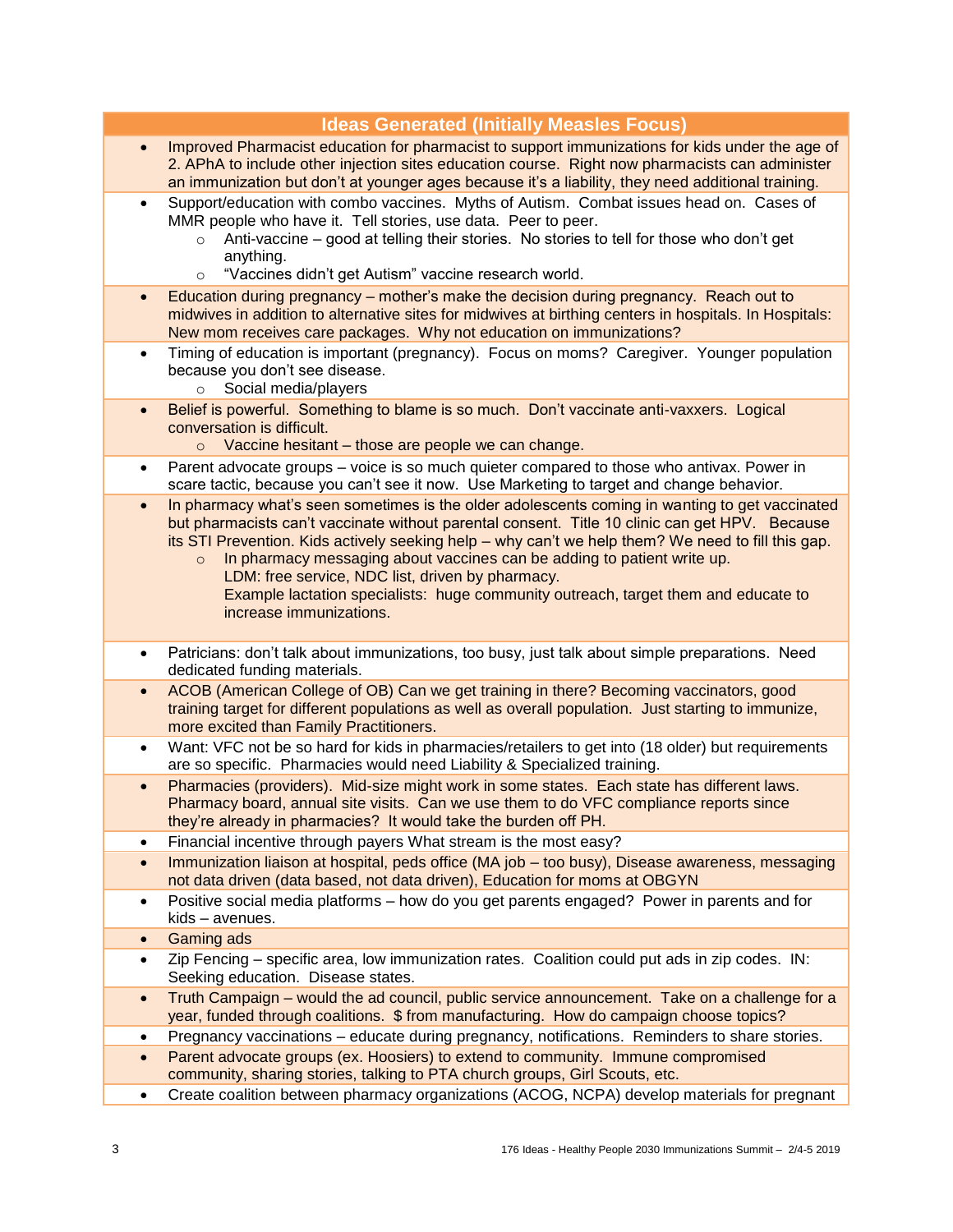| <b>Ideas Generated (Initially Measles Focus)</b>                                                                                                                                                                                                                                                                                                                            |
|-----------------------------------------------------------------------------------------------------------------------------------------------------------------------------------------------------------------------------------------------------------------------------------------------------------------------------------------------------------------------------|
| moms. Sending out materials, inserts. Signed letter, simple things, personal touches make an<br>impact.                                                                                                                                                                                                                                                                     |
| Lower the age of consent for immunizations. Target kids never got immunizations when they<br>$\bullet$<br>were younger.                                                                                                                                                                                                                                                     |
| Consumer application, friendlier immunization records, visually appealing, report card. Push<br>$\bullet$<br>notifications that advised you. Did you know your son should expect this will be due for<br>engaged, easy to navigate. Look at, what's due prepared. Reinforced behavior, provide<br>credible resources. Google directing to credible source with information. |
| Positive vaccine, media scare tactics. "Did you know" vaccine. PSA pertussis.<br>$\bullet$                                                                                                                                                                                                                                                                                  |
| Education on outbreak. Why is it so important? This is what can happen<br>$\bullet$                                                                                                                                                                                                                                                                                         |
| We've become complacent.<br>$\bullet$                                                                                                                                                                                                                                                                                                                                       |
| Pictures, real life example, encouragement of combo vaccines to combat negative messages that<br>$\bullet$<br>are out there.                                                                                                                                                                                                                                                |
| Ad council to pay/run a campaign – vaccine campaign<br>$\bullet$                                                                                                                                                                                                                                                                                                            |
| Attention to all sectors in healthcare not just PH<br>$\bullet$                                                                                                                                                                                                                                                                                                             |
| How do you get messaging out to general public?<br>$\bullet$                                                                                                                                                                                                                                                                                                                |

# **30 for 2030 Idea Table 3**

# **AVAC, PQA 2, Media, OmniSYS, U. Texas School Public Health, (Discount Drug Mart), Consumer < 50**

| <b>Ideas Generated (Initial Series Focus)</b>                                                                                                                                 |
|-------------------------------------------------------------------------------------------------------------------------------------------------------------------------------|
| Show me your Vax-Face! People take pictures so that we laugh. We want LeBron James. As if<br>$\bullet$<br>they were voting. Go Vote!                                          |
| Hire Influencers (social media)<br>$\bullet$                                                                                                                                  |
| Mobile vaccine clinic. There's a company VAXER that has piloted this idea.<br>$\bullet$                                                                                       |
| Vax information on Starbucks cups<br>$\bullet$                                                                                                                                |
| Lift and Uber marketing campaign. They did a test in Boston about this. There was a nurse in the<br>$\bullet$<br>back of the car.                                             |
| Shots with the pets. Make people do shots their own shot when they take their pet to do theirs!<br>$\bullet$                                                                  |
| Vaccination version of "Death Clock/Watch". How many people will die in this community? CDC<br>$\bullet$<br>has already a map, put it together with actual data.              |
| Consumers have to have more accessible. Geo-cached. The consumer does not need to wait for<br>$\bullet$<br>the doctor to do it in the backend. Like "checking in" in a place. |
| Would you like to donate \$20 for someone to get a shot today? Like a two for one. Like Toms<br>$\bullet$<br>shoes.                                                           |
| Cultural shift. Getting science to be trusted. Trusting people in PhD.<br>$\bullet$                                                                                           |
| WhylVax 2.0. Super Bowl commercial?<br>$\bullet$                                                                                                                              |
| Over the counter vaccines, make them more accessible in some way.<br>$\bullet$                                                                                                |
| The "Stick". Otherwise you can't go to public school. You can't go to Hawaii unless your<br>$\bullet$                                                                         |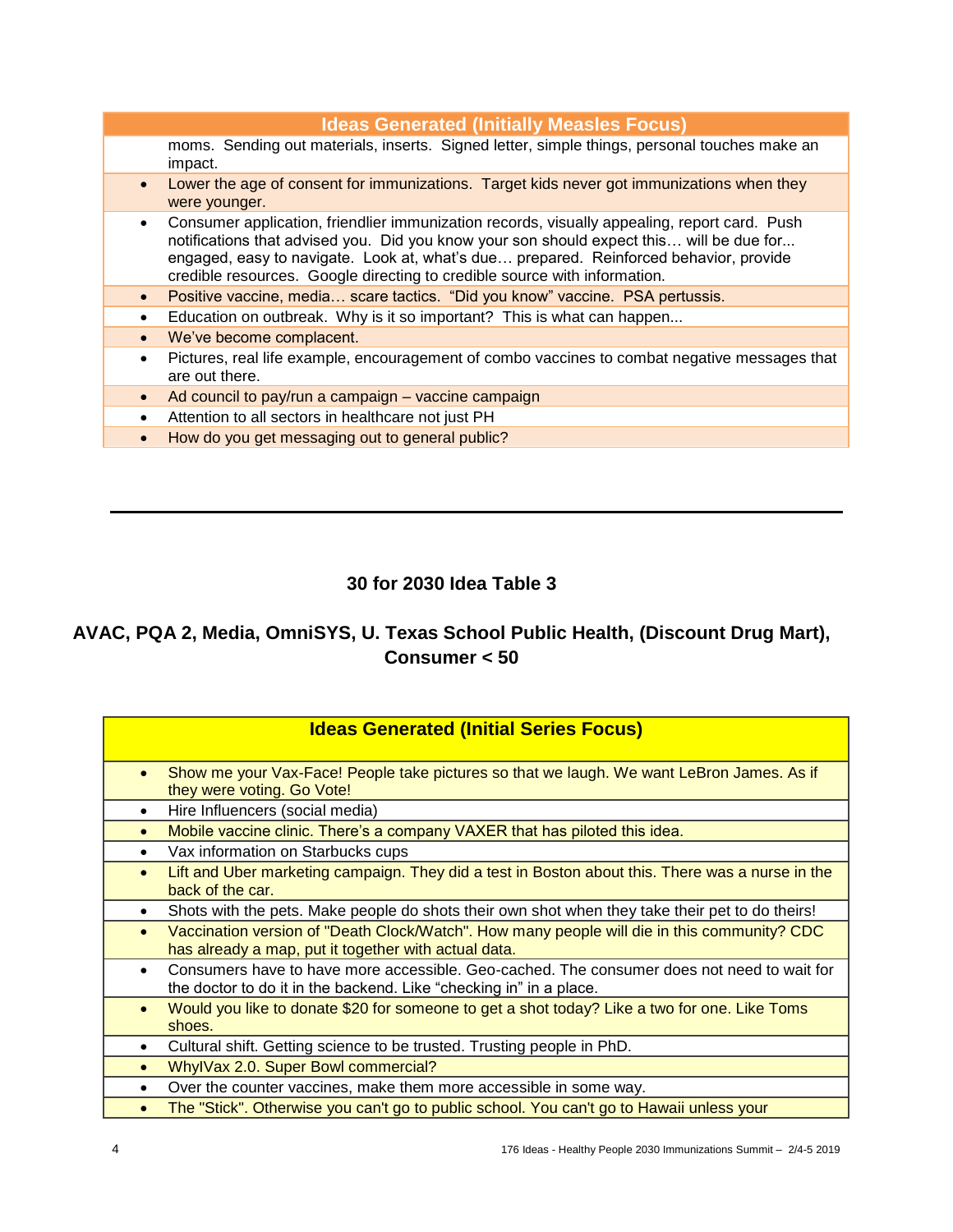| vaccinated                      |                                                                                                                                                                                                                                                                                    |
|---------------------------------|------------------------------------------------------------------------------------------------------------------------------------------------------------------------------------------------------------------------------------------------------------------------------------|
| $\bullet$                       | Good bots. Recruit for our causes.                                                                                                                                                                                                                                                 |
| $\bullet$<br>inexplicable.      | Root cause for antivaxers. Is it loneliness? We should attempt to explain what we don't know or is                                                                                                                                                                                 |
| $\bullet$<br>negative feedback  | Explicit health campaigns. You can prevent cancer with vaccinations: "preventable cancer". Show<br>the ugliness that tobacco used. Meth campaigns. Merck did something like this and received                                                                                      |
| $\bullet$                       | Integrate the IIS with Apple Health or other apps.                                                                                                                                                                                                                                 |
| $\bullet$                       | Get famous you tubers. Hire Bill Nye the Science Guy                                                                                                                                                                                                                               |
| $\bullet$<br>are a good driver. | Incentives to vaccinate. Like Aflac gives you money back for something preventable. Geico if you                                                                                                                                                                                   |
| $\bullet$<br>conversation       | Making immunizations a leading indicator for public health, so that is becomes in the national                                                                                                                                                                                     |
| $\bullet$                       | Make an adult composite of the study of all immunizations, so that everyone can come together<br>and have the same conversation amongst all parties. No translations needed.                                                                                                       |
| $\bullet$                       | IIS is currently only able to focus on certain populations. Stop the silos.                                                                                                                                                                                                        |
| $\bullet$                       | How can we make a stronger IIS ecosystem that is tied with Medicaid?                                                                                                                                                                                                               |
| $\bullet$<br>others.            | Bringing in a health metric system that starts to use the metrics of Healthy People amongst                                                                                                                                                                                        |
| $\bullet$                       | No cost sharing. It's not equal who pays how much for vaccines. For example private plan is free.<br>Medicare they make it really hard because they don't get all vaccines shots for free.                                                                                         |
| $\bullet$                       | Data sharing between states. We don't have an national IIS but how can we share data better?<br>The data does not transfer.                                                                                                                                                        |
| $\bullet$                       | Social media campaign: outbreak. Getting the word out to partners that would like to participate                                                                                                                                                                                   |
| $\bullet$<br>ACIP guidelines.   | Having a federal provider status for pharma that is consistent with vaccine types, which align with                                                                                                                                                                                |
| $\bullet$                       | Good bots. In education and other industries, a discrete chunk of info gets delivered. With geo-<br>locators, which already exist in pharma, we can give small pieces of info: "did you know that in<br>this neighborhood". It should pop in your phone like coupons currently do. |
| $\bullet$                       | Improving data sharing through the block chain approach. Single view of a patient that is<br>available everywhere. Block chain immunization records                                                                                                                                |
| $\bullet$                       | Target the attitude of the antivax demographic based on a study done in TX. Sophisticated, white,<br>urban, that sends kids to school, and privileged. How can we reach the heart of antivaxers?                                                                                   |
| $\bullet$                       | Make the Smithsonian campaign for any outbreak be applied in other places. Interactive things<br>that will draw people in.                                                                                                                                                         |
| $\bullet$                       | Share the impact of infectious diseases.                                                                                                                                                                                                                                           |

# **30 for 2030 Table 4**

# **AIRA, Indian Health Physician, U of Arizona School of Pharmacy, Indiana PH, PDX**

# **Ideas Generated (HPV Initial Focus)**

 Create a national framework for IIS - a policy platform that would allow for interoperability, crossjurisdictional data exchange. Would borrow from established registry programs - Cancer, etc.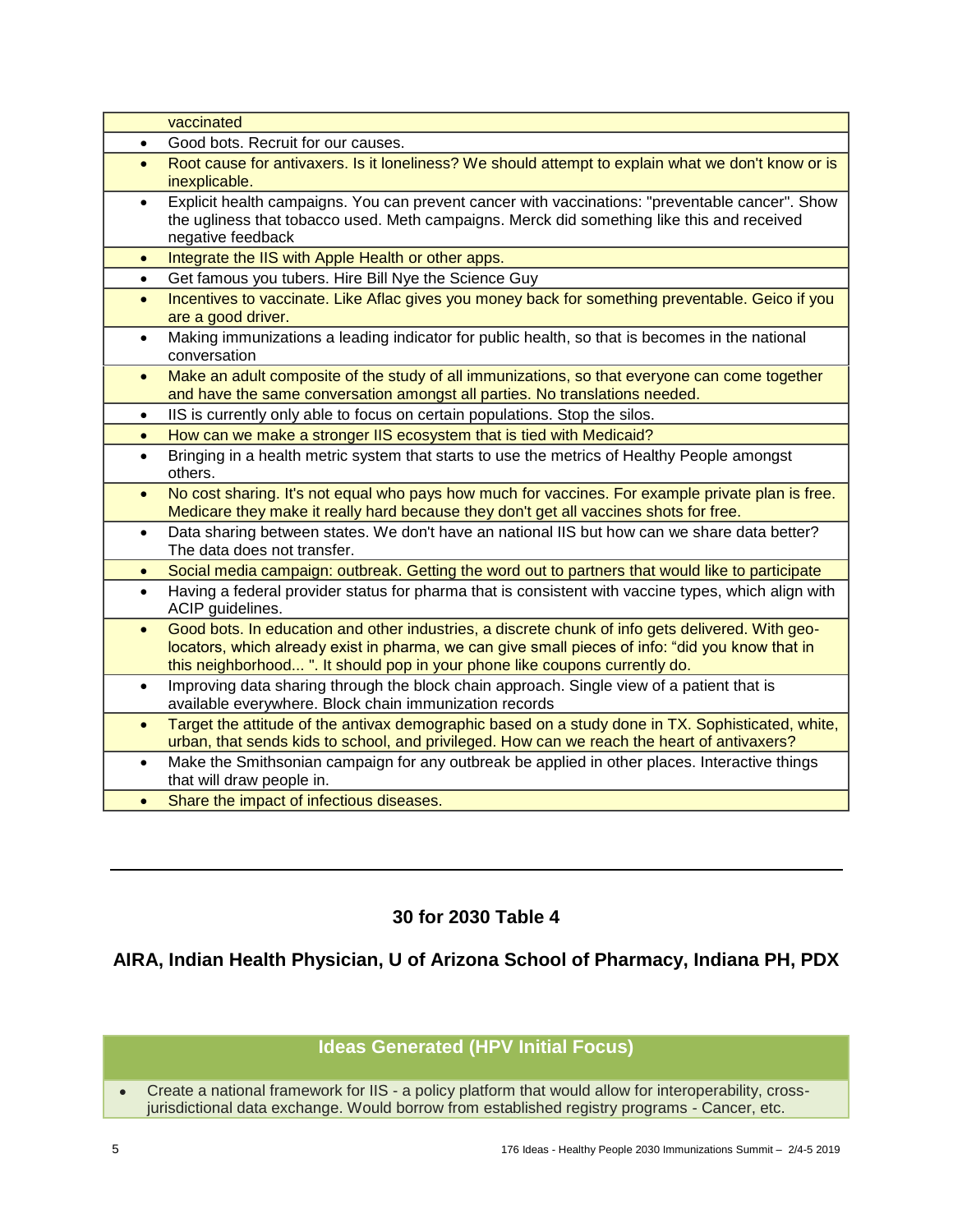|           | <b>Ideas Generated (HPV Initial Focus)</b>                                                                                                                                                                                                                                                                                                                                                                                                               |
|-----------|----------------------------------------------------------------------------------------------------------------------------------------------------------------------------------------------------------------------------------------------------------------------------------------------------------------------------------------------------------------------------------------------------------------------------------------------------------|
|           |                                                                                                                                                                                                                                                                                                                                                                                                                                                          |
| $\bullet$ | Public & private partnerships for matching patients, de-duplicating                                                                                                                                                                                                                                                                                                                                                                                      |
| $\bullet$ | Funding - establish a funding mechanism that provides some infrastructure to operate, maintain,<br>enhance IIS                                                                                                                                                                                                                                                                                                                                           |
| $\bullet$ | Composite measures - developing a methodology for measuring achievement towards measures                                                                                                                                                                                                                                                                                                                                                                 |
| $\bullet$ | Creating videos that spotlight the role of data in public health (highlight patient personas that detail<br>how HPV impacts each group)                                                                                                                                                                                                                                                                                                                  |
| $\bullet$ | Health Info exchange - put all data into an HIE.                                                                                                                                                                                                                                                                                                                                                                                                         |
| $\bullet$ | Using memes Instagram to advertise/ get celebrity endorsements                                                                                                                                                                                                                                                                                                                                                                                           |
| $\bullet$ | Lobby for legislation that allows minors to get immunized without their parents' consent                                                                                                                                                                                                                                                                                                                                                                 |
| $\bullet$ | Have major mass immunization clinics with high profile person leading the charge                                                                                                                                                                                                                                                                                                                                                                         |
| $\bullet$ | Schedule annual or bi-annual pharmacy screening for students.                                                                                                                                                                                                                                                                                                                                                                                            |
| $\bullet$ | Create universal interfaces between school systems and IIS (K- college)                                                                                                                                                                                                                                                                                                                                                                                  |
| $\bullet$ | Track immunization requirements by location (track employee annual flu shots or Tdap) track by<br>employers or job classifications                                                                                                                                                                                                                                                                                                                       |
|           | <b>IIS - SIS Interface</b><br>Create a universal interface that can be used between immunization information systems<br>$\circ$<br>and school information systems for grades K-12.<br>Create a universal interface that can be used between immunization information systems<br>$\Omega$<br>and college information systems for college/university enrollment                                                                                            |
|           | Vocation requirements<br>Create functionality that will allow employers to track immunization status by employee<br>$\circ$<br>Create functionality that will allow employers to track immunization status by job<br>$\circ$<br>classification                                                                                                                                                                                                           |
| $\bullet$ | <b>Universal registry</b><br>Create a national registry that all states can use or interface with.<br>$\circ$                                                                                                                                                                                                                                                                                                                                            |
|           | Client portal<br>Develop a client portal that searches multiple state registries to create a complete<br>$\circ$<br>immunization history for a patient. This would be more of a business intelligence tool that<br>would mine the data of individual registries.                                                                                                                                                                                         |
|           | <b>Health insurance incentives</b><br>Create incentives for employers and employees for being fully vaccinated per ACIP<br>$\circ$<br>recommendations                                                                                                                                                                                                                                                                                                    |
|           | The challenges we have in VFC vs non VFC - establish a universal vaccine program<br>Demo project, in a school we will provide all the immunizations with one payer system<br>$\circ$<br>(Consumer Access)                                                                                                                                                                                                                                                |
|           | Establish a way to query every state before an immunization is given. Establish a standard that<br>allows for standardization. Example with opioids, Dr. is required to search the PDMP before an<br>opioid is prescribed.                                                                                                                                                                                                                               |
|           | School based clinic for all the annual flu or school aged vaccines.                                                                                                                                                                                                                                                                                                                                                                                      |
|           | How to crowd source data quality for patients to get an immunization receipt.                                                                                                                                                                                                                                                                                                                                                                            |
|           | Non-resident Pharmacy for lookup in a state that they don't practice in. Large National chains are<br>skating around this today because they have stores in every state so they spoof the lookup as if it<br>were coming from a store within that state. This creates a disadvantage for regional chains that<br>are near Border States since they cannot look up patients who live in one state and work in<br>another. Potential patient safety issue? |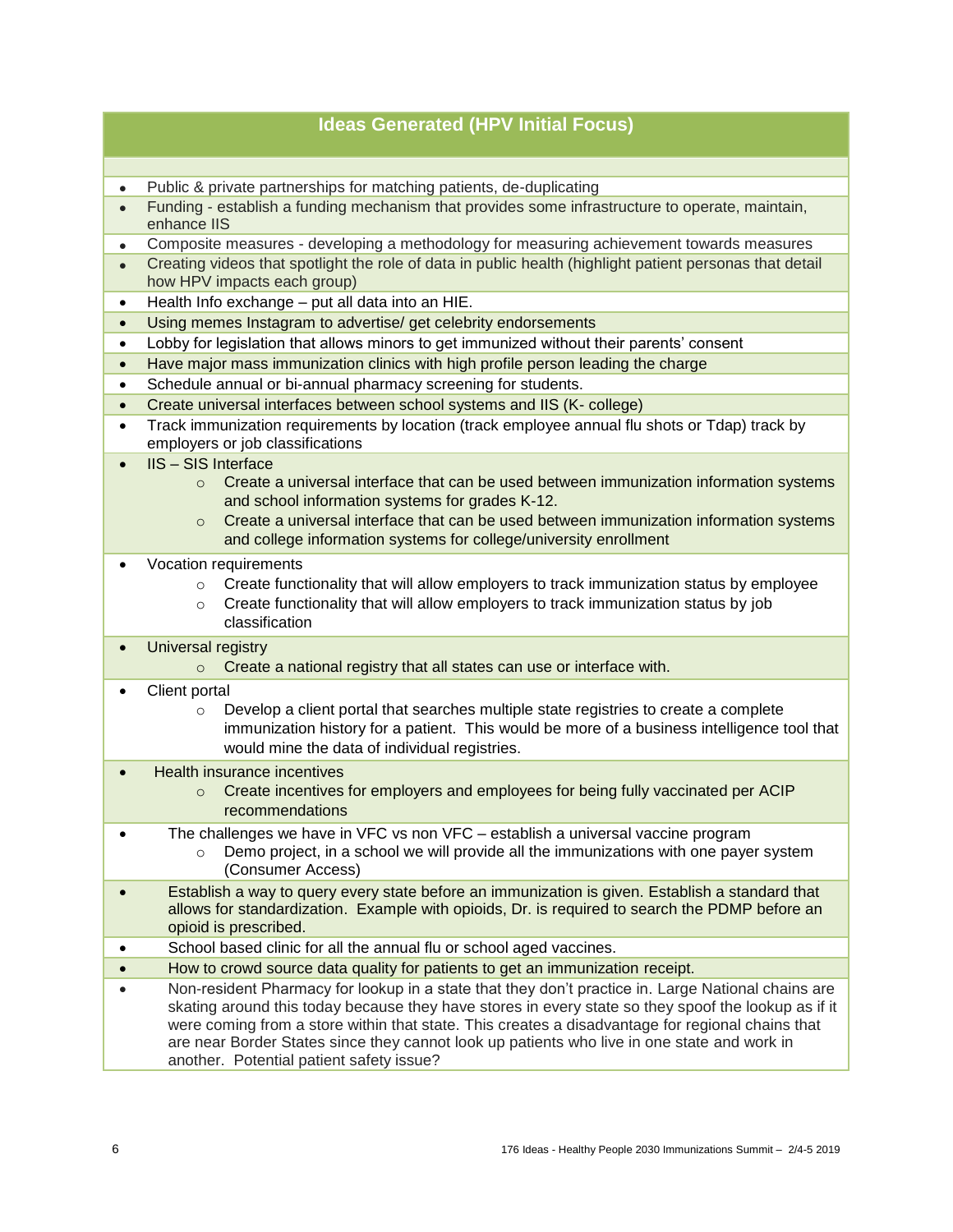### **Ideas Generated (HPV Initial Focus)**

- Social Media notifications and enrollment Target patients on social media based on their socioeconomic data that Facebook targets as well as age, etc. Upon clicking on the link the patient would be able to schedule an appointment with a pharmacy in their area that provides the appropriate immunizations.
	- o Target patient is identified in social media, Facebook, Twitter, and Instagram.
	- o Patient clicks link and enters in additional information
	- o Through electronic interface patient appropriate immunizations determined.
	- $\circ$  Patient chooses pharmacy of choice based on real time view into the inventory on-hand for each immunization they qualify for.
	- o Real time benefit is executed so payment amount is known
	- o Appointment scheduled with Pharmacy
- Uber Vax / Lyft Vaccines. Two years ago Uber partnered with Columbia Hospitals to target patients who history of skipping appointments and drastically cut down missed appointments and also helped lower their re-admittance ratings. In a similar fashion I know myself and for my parents (70yrs of age) if a person showed up to their house or work to give them their immunizations they would be much more likely to do it.

### **HPV Projects Ideas**

- Partner with the colleges to advertise get the mascot to a school for an immunization campaign.
- Partner with Merck to see if they would provide all vaccines for a school to demonstrate the increase of vaccine rates

## **30 for 2030 Idea Table 5**

## **Humana, AIM, U. Az. School of Pharmacy 2, Louisiana PH, Pioneer RX**

### **Ideas Generated (Initial Focus Increase Flu Vaccines)**

- 2 year old evaluation to include vaccination checkup, providing a score similar to an APGAR
- Align measures: National Immunization Survey, Medicaid and Private Pay Providers timely consistent messaging.
- Tools to reassure techs administering vaccinations they are doing it correctly. Simplify the confusing schedules and provide support documentation.
- There are receptive periods in our lives target those periods to deliver the appropriate messages examples: adolescence when they are starting to make their own choices. Pregnant women.
- Use technology to administer vaccines: mobile alerts to phone/watch, scheduling, drone delivery and robot administration with auto documentation into registry.
	- a. Ideas around increasing Flu vaccination rates
		- i. Antivax campaign (war against tobacco).
		- ii. Single sign-on portal to access all records and receive reminders for vaccinations.
		- iii. 2 y/o APGAR score to include immunizations.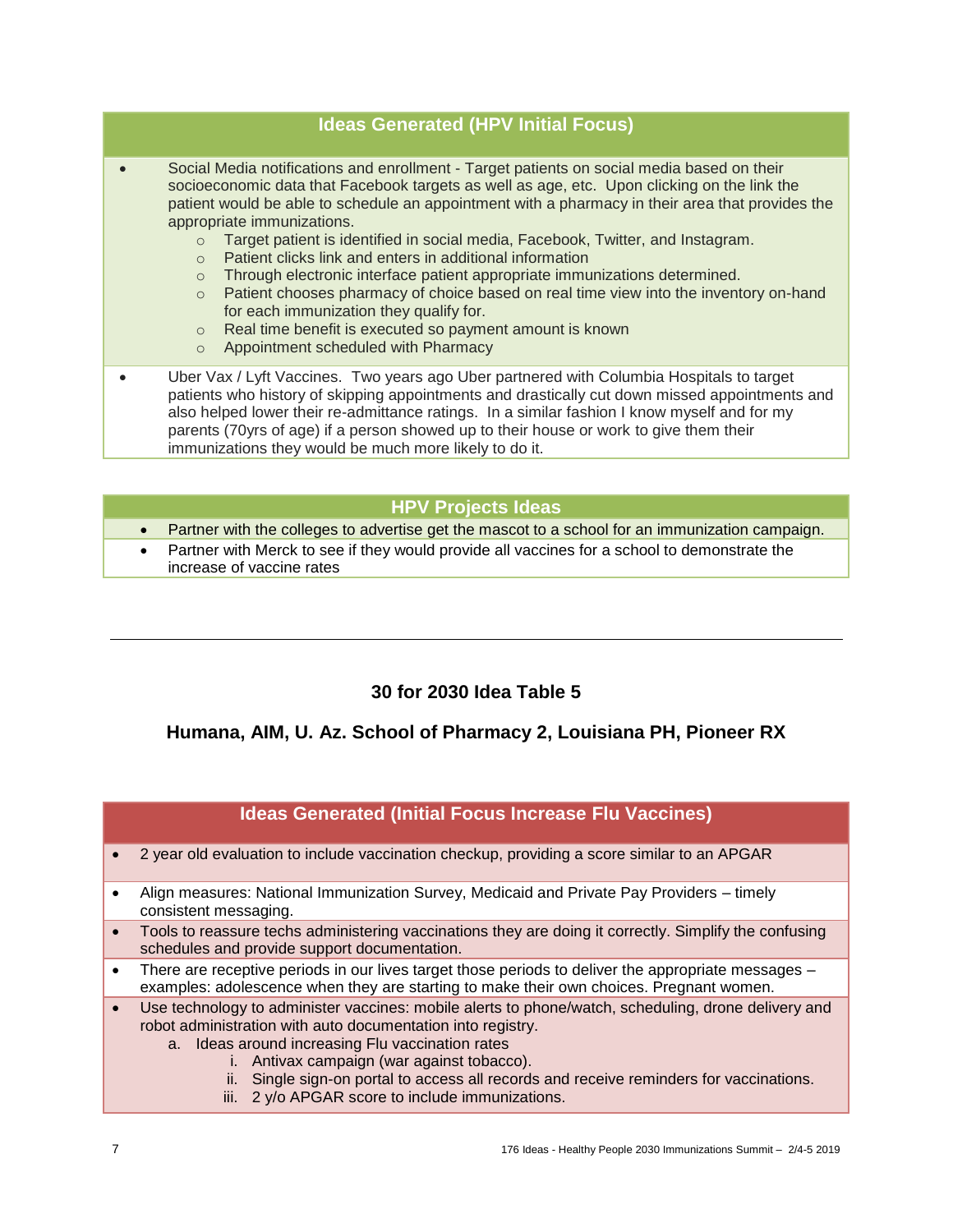|           | <b>Ideas Generated (Initial Focus Increase Flu Vaccines)</b>                                                                                                                                                                                                                                                                       |
|-----------|------------------------------------------------------------------------------------------------------------------------------------------------------------------------------------------------------------------------------------------------------------------------------------------------------------------------------------|
| $\bullet$ | Probabilistic matching for registry matching. (ex. Which street have you lived on?)                                                                                                                                                                                                                                                |
| $\bullet$ | Counter offensive campaign against antivax movement using marketing strategy and social media<br>targets. Also tap into emotions not just list the facts.                                                                                                                                                                          |
| $\bullet$ | Unify portals from STC with API to other portals. (i.e. A single source of truth for patients)                                                                                                                                                                                                                                     |
|           | Use notification engine to prompt patients about vaccines due and a link of where to go to get them<br>(similar to emergency response system.) Twilio style product.                                                                                                                                                               |
|           | Lobby government to make all registry option opt out and super easy to sign up for. (ex: No TX opt-in<br>option)                                                                                                                                                                                                                   |
|           | Ideas around increasing Flu vaccination rates<br>b.<br>i. Using market research to persuade employers to offer PTO when flu shot vaccination<br>is received.                                                                                                                                                                       |
|           | ii. Counter offensive campaign against antivax movement using marketing strategy and<br>social media targets. Also tap into feelings not just facts. Socially unacceptable to not<br>be vaccinated for a good reason.                                                                                                              |
|           | iii. State sponsored vaccine text message campaign before flu season, use Twilio/IVR to<br>drive response where to get vaccine.                                                                                                                                                                                                    |
| $\bullet$ | One data system linked to all healthcare recommendations and accessible via consumer on<br>smartphone (one nationwide system) reward points to individuals to be up to date.                                                                                                                                                       |
| $\bullet$ | Partnership with sports organizations (NCAA) and high school federations to create a checklist to<br>participate to include being fully vaccinated.                                                                                                                                                                                |
| $\bullet$ | One national campaign to wipe out antivax sentiment. Similar to war against tobacco. Make not<br>getting vaccinated like smoking indoors; unacceptable. Leverage all resources to educate public -<br>manufacturers, govt., etc.                                                                                                   |
| $\bullet$ | Public/consumer registration sign up system to prepare for pandemic a game like exercise national<br>table top.                                                                                                                                                                                                                    |
| $\bullet$ | Health system /Medicaid /govt. incentives coordinated with healthcare benefits and tax incentives.                                                                                                                                                                                                                                 |
|           | Ideas around increasing Flu vaccination rates<br>C.                                                                                                                                                                                                                                                                                |
| $\bullet$ | One national campaign link to exercise and a pandemic.<br>Silent majority campaign – pro vaccine and using social media to speak louder about value of getting<br>vaccine.                                                                                                                                                         |
| $\bullet$ | Require all states to be electronic and EMRs and e-pharmacy mgmt. systems be bi-directional to IIS<br>and have consistent forecasting. There is a need for more complete records.                                                                                                                                                  |
|           | Phone alerts when it's time for immunizations the same way retailers send Happy Birthday messages<br>and could include "it's now time for your X vaccine".                                                                                                                                                                         |
|           | All pharmacies receive payment for all vaccines administered.                                                                                                                                                                                                                                                                      |
|           | Data analytic feedback to providers, consumers, etc.<br>d. Ideas around increasing Flu vaccination rates<br>i. Social media campaign.<br>ii. Require all states to be electronic and EMRs and e-pharmacy mgmt. systems be bi-<br>directional to IIS and have consistent forecasting. There is a need for more complete<br>records. |
|           | Similar game to Pokémon but avoiding the flu virus in a pandemic exercise.<br>Ш.                                                                                                                                                                                                                                                   |
| ٠         | Educational campaign with children impacted by preventable diseases and parent stories. (how<br>minds were changed)                                                                                                                                                                                                                |
| $\bullet$ | Increase integration of immunization at Medication Therapy Mgmt., annual wellness visits, etc.                                                                                                                                                                                                                                     |
| $\bullet$ | National complete self-service and or health care accessed record of all lifetime shots in automated<br>manner.                                                                                                                                                                                                                    |
|           | Uber with vaccine delivery and care-service or scheduled service where you are.                                                                                                                                                                                                                                                    |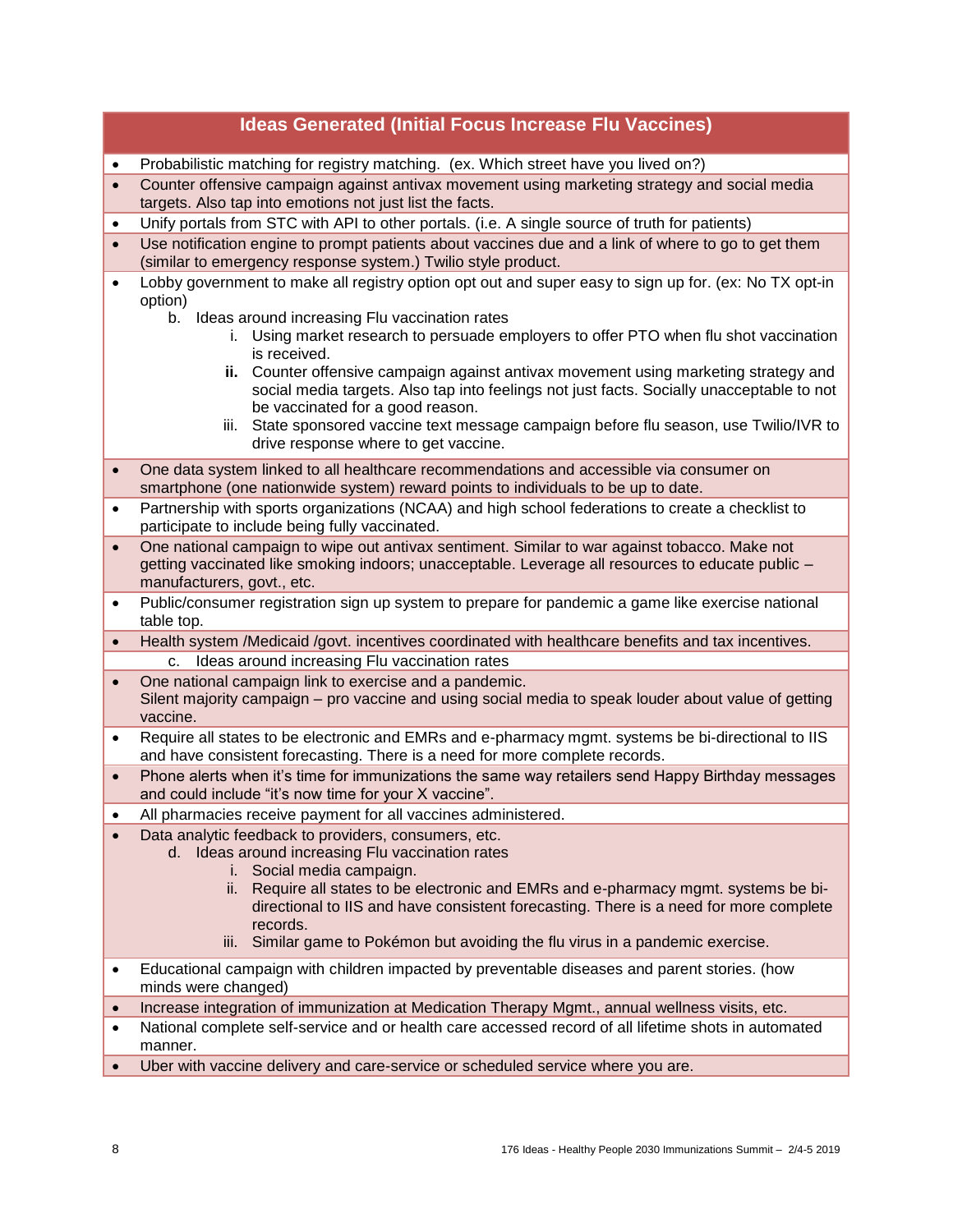### **Ideas Generated (Initial Focus Increase Flu Vaccines)**

- Auto generated recommendations of shots needed based on history, diagnosed conditions, age, etc. Along with prediction on likelihood to receive and best channel.
	- **e.** Ideas around increasing Flu vaccination rates
		- **i.** Uber with vaccine delivery to order flu shots with submission to insurance, registry, etc.
		- **ii.** Prediction of member with likelihood to complete flu vaccine, channel to complete.
		- iii. Education call out and stigma or real life scenario of non-completion. (i.e.: causing other family members, grandkids, grandparents, etc. to get sick.)

# **30 for 2030 Idea Table 6**

# **Health Strategist, APHA, IAC, Wyoming PH, HHS**

| Ideas Generated (Initial Focus Pregnant Women)                                                                                                                                                                                                                                                                                                                                                                                                                                                                                                                                           |  |
|------------------------------------------------------------------------------------------------------------------------------------------------------------------------------------------------------------------------------------------------------------------------------------------------------------------------------------------------------------------------------------------------------------------------------------------------------------------------------------------------------------------------------------------------------------------------------------------|--|
| Currently identify pregnant women cannot be captured in the IIS. If it could be there could be an<br>issue with a start and stop date – which is important because Tdap is needed for each pregnancy<br>How can we capture the data?<br>$\Omega$<br>Add it to the HL7 data message<br>Get it from patient directly (in pharmacy)<br>Get the information from the payers - It was mentioned that there was a big<br>٠<br>difference between Medicaid claim rates and IIS rates in general.                                                                                                |  |
| PRAMs data from the CDC came up (Pregnancy Risk Assessment Measurement)<br>Tdap is not a standard question in PRAMs (state advocates needed) – similar to Opioid<br>$\circ$<br>usage added this year<br>Ideally need to capture pregnancy pertussis status<br>$\circ$<br>Put together a financial impact/cost of pertussis, it would get the CDC to potentially<br>$\circ$<br>include it in PRAMs<br>One good element of PRAMs is that it captures if the patient asked for it, or if the doctor<br>$\circ$<br>recommended, so we would know where the issues are for education purposes |  |
| Utilize a tool like Myhealthfinder.com for adult recommendations<br>$\bullet$                                                                                                                                                                                                                                                                                                                                                                                                                                                                                                            |  |
| Another key piece was getting the adult providers set up in the IIS - key opportunity area or "gap"<br>$\bullet$<br>- issues with states not onboarding them even if they want to be connected explore why this is<br>an obstacle in states.                                                                                                                                                                                                                                                                                                                                             |  |
| Need to sort out a privacy model that puts the patient in charge of their information and that<br>$\bullet$<br>drives accountability (Block Chain Data).                                                                                                                                                                                                                                                                                                                                                                                                                                 |  |
| Encrypted data is at risk in 2-3 years, so the information needs to "go away" so it isn't hacked in<br>$\bullet$<br>the future                                                                                                                                                                                                                                                                                                                                                                                                                                                           |  |
| Companies behind the scenes are already integrating our data; the example used is that went to<br>$\bullet$<br>CVS pharmacy with their new insurance cards this year, and the pharmacy already had the                                                                                                                                                                                                                                                                                                                                                                                   |  |